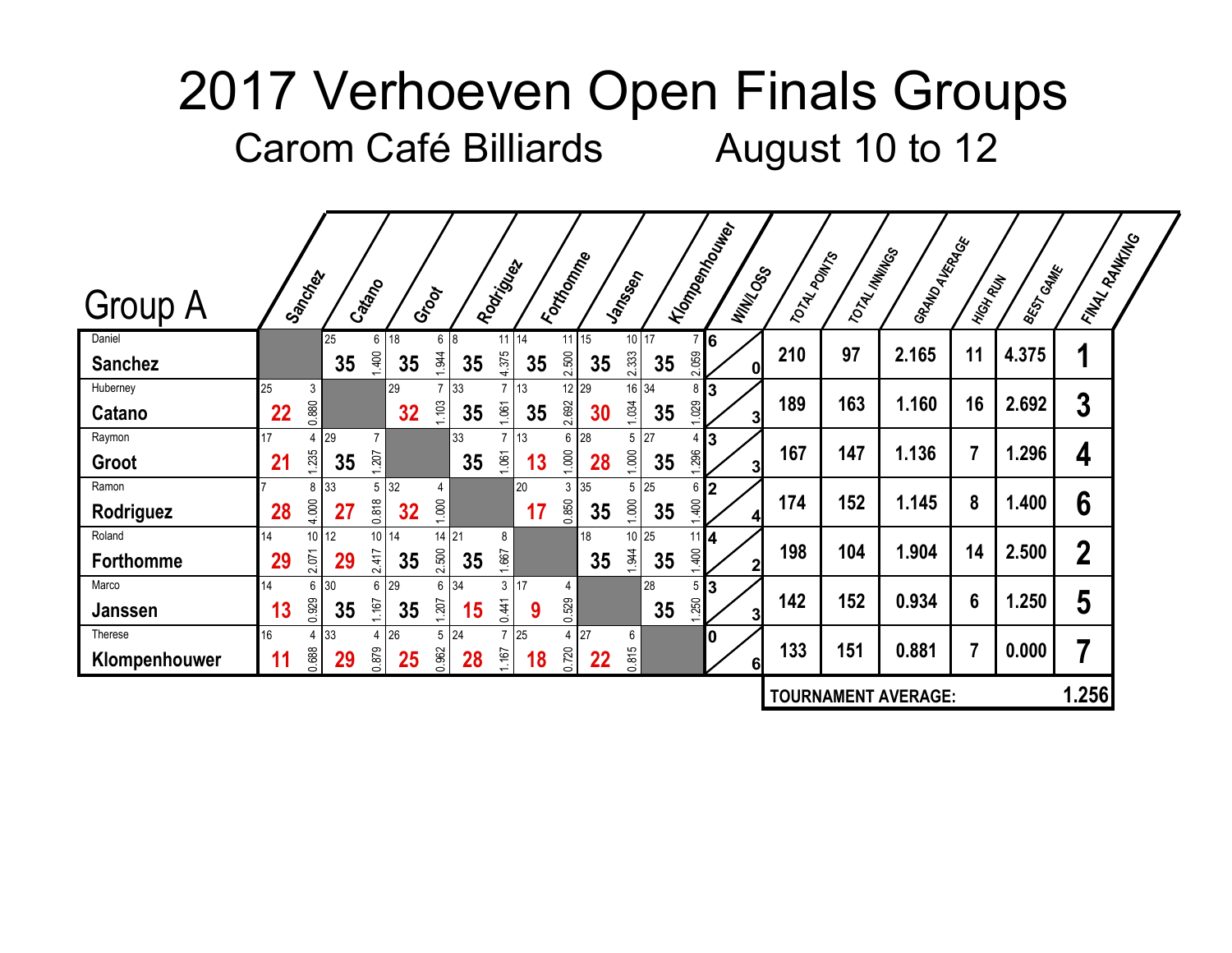|                               |          |                                     |                            |          |                                     |            |                   |                |                  |                |          |                         |                 |              |               | I GRAND<br>AVERALES        |                |                  | <b>\RINAL RANKING</b> |  |
|-------------------------------|----------|-------------------------------------|----------------------------|----------|-------------------------------------|------------|-------------------|----------------|------------------|----------------|----------|-------------------------|-----------------|--------------|---------------|----------------------------|----------------|------------------|-----------------------|--|
| <b>Group B</b>                | Jaspers  |                                     | Hom                        | Auerica  |                                     | PARALLY    |                   | Mercyt         | $\zeta_{\rm ee}$ |                | Raskij   |                         | <b>WINTOOSS</b> | TOTAL POINTS | TOTAL MINITOS |                            | HIGH RUN       | <b>BEST GAME</b> |                       |  |
| <b>Dick</b><br><b>Jaspers</b> |          | 11<br>35                            | 13 28<br>3.182             | 35       | 8 16<br>1,250<br>35                 | 2.188      | $7 \mid 15$<br>35 | 2.333          | 10<br>35         | 9<br>3.500     | 15<br>35 | 7 6<br>2.333            | $\mathbf{0}$    | 210          | 95            | 2.211                      | 13             | 3.500            | 1                     |  |
| Martin<br>Horn                | 19       | 12<br>1.727                         |                            | 15<br>35 | 6<br>13<br>2.333<br>35              | 2.692      | 7 20<br>26        | 9 26<br>1.300  | 35               | 8<br>1.346     | 25<br>35 | $6 \vert 4$<br>1.400    | 2 <sub>l</sub>  | 185          | 110           | 1.682                      | 12             | 2.692            | $\boldsymbol{3}$      |  |
| Luis<br>Aveiga                | 28<br>34 | 14<br>4<br>1.214<br>21              | $5\phantom{.0}$<br>1.500   |          | 17<br>35                            | 2.059      | 20<br>29          | 11 21<br>1.450 | 35               | 5<br>1.667     | 22<br>35 | 81<br>l3<br>1.591       | 3               | 189          | 122           | 1.549                      | 11             | 2.059            | 4                     |  |
| Sruong<br><b>Pheavy</b>       | 16<br>22 | 12<br>$\overline{7}$<br>1.375<br>16 | $\overline{4}$<br>1.333    | 16<br>20 | $\overline{4}$<br>1.250             |            | 24<br>17          | 4 28<br>0.708  | 35               | 10 39<br>1.250 | 35       | $6 \,$  2<br>0.897      | $\overline{4}$  | 145          | 135           | 1.074                      | 10             | 1.250            | 5                     |  |
| Eddy<br><b>Merckx</b>         | 14<br>12 | 21<br>6<br>0.857<br>35              | 8 20<br>1.667              | 35       | 6<br>25<br>1.750<br>35              | 7<br>1,400 |                   |                | 25<br>35         | 1,400          | 26<br>35 | 5<br>4<br>1.346         |                 | 187          | 131           | 1.427                      | 8              | 1.750            | $\overline{2}$        |  |
| Kang<br>Lee                   | 4        | 26<br>3<br>0.444<br>31              | 6 20<br>1.192              | 26       | 5 28<br>1.300<br>28                 | 4<br>1.000 | 25<br>21          | 6<br>0.840     |                  |                | 36<br>35 | 5 <sub>1</sub><br>0.972 | 5               | 145          | 144           | 1.007                      | $6\phantom{1}$ | 0.972            | $6\phantom{1}6$       |  |
| Raye<br><b>Raskin</b>         | 15<br>9  | 3<br>25<br>0.600<br>16              | $2 \overline{22}$<br>0.640 | 16       | 39<br>$\overline{2}$<br>0.727<br>15 | 4<br>0.385 | 26<br>16          | 4 35<br>0.615  | 18               | 3<br>0.514     |          | 10                      | 6 <sup>1</sup>  | 90           | 162           | 0.556                      | 4              | 0.000            | 7                     |  |
|                               |          |                                     |                            |          |                                     |            |                   |                |                  |                |          |                         |                 |              |               | <b>TOURNAMENT AVERAGE:</b> |                |                  | 1.280                 |  |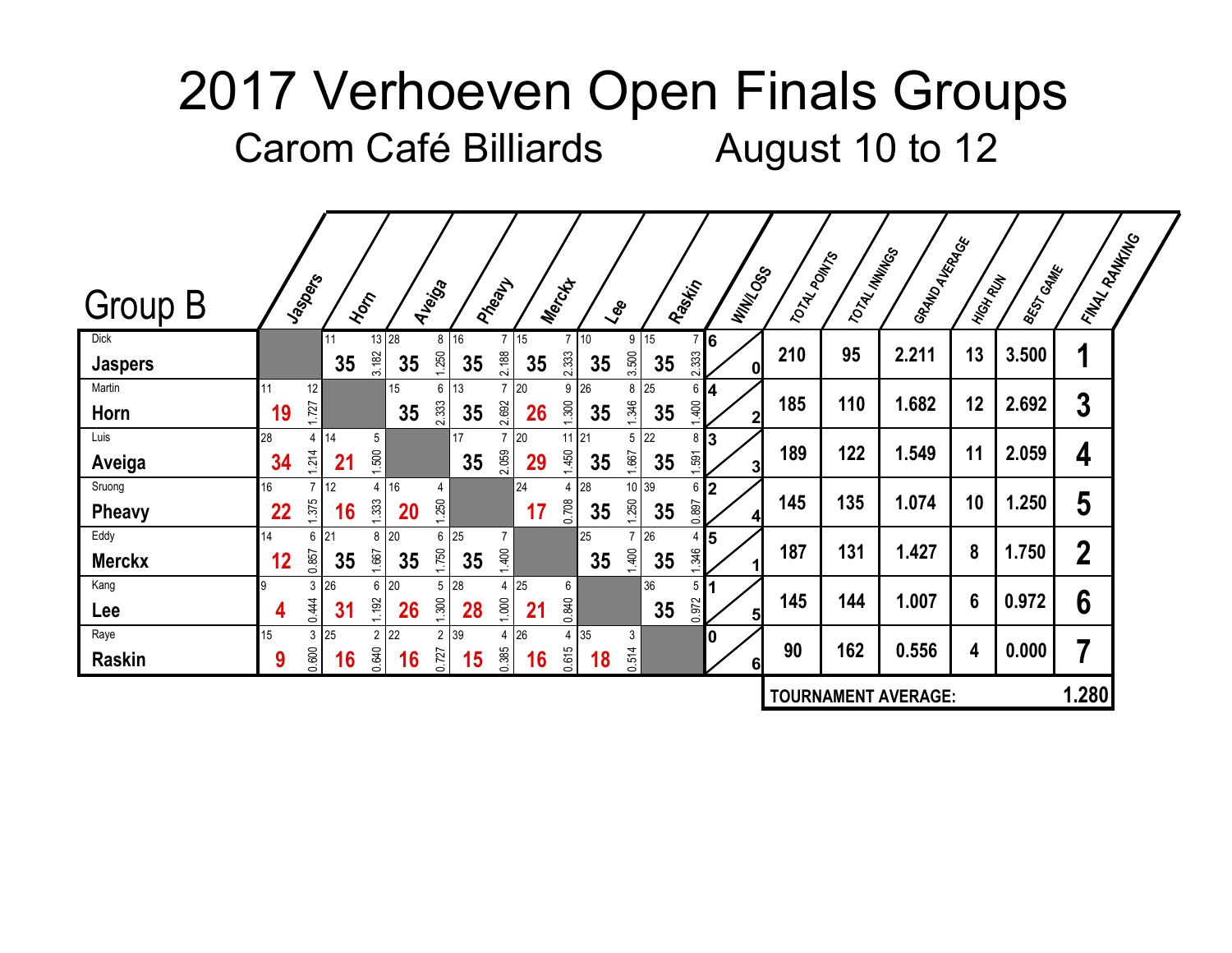|                                  |          |                                     | I Tosicial Maps               |                  |                                         |                          |          |                                  |                         |                                  |                         |                | TOTAL POINTS | TOTAL MINITOS | I GRAND AVERAGE            |                |                  | <b>\RINAL RANKING</b> |  |
|----------------------------------|----------|-------------------------------------|-------------------------------|------------------|-----------------------------------------|--------------------------|----------|----------------------------------|-------------------------|----------------------------------|-------------------------|----------------|--------------|---------------|----------------------------|----------------|------------------|-----------------------|--|
| Group C                          | Caudion  |                                     |                               | Ctoi             |                                         | de Jagoer                | Tortes   |                                  | Jensen                  | $\zeta_{\rm ee}$                 |                         | <b>WINKOSS</b> |              |               |                            | HIGH RUN       | <b>BEST GAME</b> |                       |  |
| Frederic<br><b>Caudron</b>       |          | 16<br>35                            | 10<br>2.188                   | 3.500<br>35      | $11 \overline{\smash{\big)}\ 16}$<br>35 | $6 \mid 16$<br>2.188     | 35       | $5 \mid 15$<br>2.188<br>35       | 2.333                   | $6 \overline{\smash{)}21}$<br>35 | 7 6<br>1.667            | 0              | 210          | 94            | 2.234                      | 11             | 3.500            | 1                     |  |
| Gerhard<br>Kostistansky          | 15<br>20 | 3<br>1.333                          | 23                            | 6<br>1.087<br>25 | 34<br>35                                | 5 35<br>1.029            | 35       | 4 17<br>1.000<br>35              | 2.059                   | 10 23<br>35                      | $6 \vert 4$<br>1.522    | $\mathbf{2}$   | 185          | 147           | 1.259                      | 10             | 2.059            | 3                     |  |
| Wan Young<br>Choi                | 10<br>23 | 23<br>9<br>2.300<br>35              | 6<br>1.522                    |                  | 30<br>35                                | 1.167                    | 13<br>35 | 12 25<br>2.692<br>35             | 5<br>1,400              | 24<br>35                         | $8\,$ 5<br>1,458        |                | 198          | 125           | 1.584                      | 12             | 2.692            | $\boldsymbol{2}$      |  |
| Wesley<br>de Jaeger              | 15<br>19 | 34<br>4<br>1.267<br>34              | 129<br>1.000                  | 5<br>0.690<br>20 |                                         |                          | 29<br>25 | $5 \overline{41}$<br>0.862<br>35 | 4<br>0.854              | 27<br>19                         | 3 <sup>1</sup><br>0.704 | 5 <sub>l</sub> | 152          | 175           | 0.869                      | $\overline{7}$ | 0.854            | 5                     |  |
| Miguel<br><b>Torres</b>          | 15<br>27 | 34<br>$\overline{7}$<br>1.800<br>33 | 12<br>3 <sup>1</sup><br>0.971 | 1.083<br>13      | $3 \mid 29$<br>35                       | 6<br>1.207               |          | 27<br>35                         | $\overline{7}$<br>1.296 | 28<br>35                         | 6 I<br>3<br>1,250       | 3              | 178          | 145           | 1.228                      |                | 1.296            | 4                     |  |
| Michael Månsson<br><b>Jensen</b> | 14<br>16 | 16<br>4<br>1.143<br>9               | $2 \overline{24}$<br>0.563    | 3<br>0.625<br>15 | 40<br>28                                | 4<br>0.700               | 27<br>16 | 6<br>0.593                       |                         | 28<br>35                         | $10$<br>1.250           | 5 <sub>l</sub> | 119          | 149           | 0.799                      | 10             | 1.250            | 7                     |  |
| Sang Jin<br>Lee                  | 21<br>19 | 23<br>5<br>0.905<br><b>20</b>       | 4 23<br>0.870                 | 2<br>0.348<br>8  | 28<br>35                                | 7 <sup>28</sup><br>1.250 | 27       | 28<br>0.964<br>16                | 5<br>0.571              |                                  |                         | 5 <sub>l</sub> | 125          | 151           | 0.828                      |                | 1.250            | 6                     |  |
|                                  |          |                                     |                               |                  |                                         |                          |          |                                  |                         |                                  |                         |                |              |               | <b>TOURNAMENT AVERAGE:</b> |                |                  | 1.184                 |  |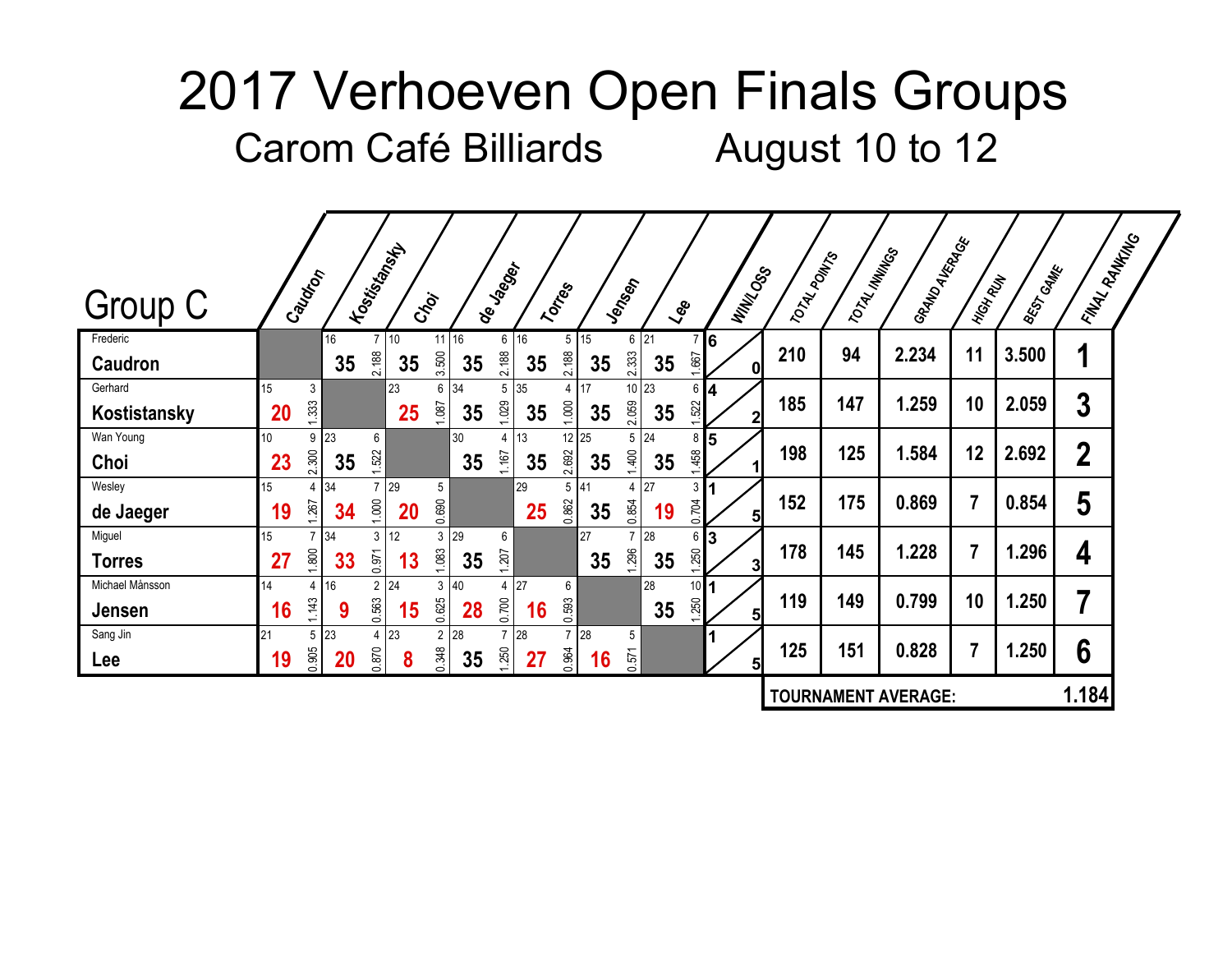| <b>Group D</b>                |          | Biomatin                |          | <b>Hang</b>             | $c_{\rm s}^2$ |                         |          | Sidnom                  |                         | Ceuremans               |                 | Hijashijaki             |                 | Stroom;                  | <b>WINTOOSS</b>               | TOTAL POINTS | TOTAL MININGS | I GRAND<br>AVERALES        | HIGH RUN        | <b>BEST CAME</b> | <b>\FINAL</b> RANKALG |  |
|-------------------------------|----------|-------------------------|----------|-------------------------|---------------|-------------------------|----------|-------------------------|-------------------------|-------------------------|-----------------|-------------------------|-----------------|--------------------------|-------------------------------|--------------|---------------|----------------------------|-----------------|------------------|-----------------------|--|
| Torbjorn                      |          |                         | 11       |                         | 21            | 89                      |          |                         | $15$ 23                 |                         | 9 <sup>21</sup> |                         | 9 <sup>27</sup> | $5\vert 5$<br>296        |                               | 204          | 112           | 1.821                      | 15              | 3.889            | $\boldsymbol{2}$      |  |
| <b>Blomdahl</b><br>Dong Koong | 12       | 6                       | 29       | 2.636                   | 35<br>26      | 1.667<br>$\overline{7}$ | 35<br>16 | 3.889<br>9              | 35<br>13                | 1.522<br>6 <sup>1</sup> | 35<br>19        | 1.667<br>$\overline{7}$ | 35<br>21        | $9 \,$ 6                 |                               |              |               |                            |                 |                  |                       |  |
| Kang                          | 35       | 2.917                   |          |                         | 35            | 1.346                   | 35       | 2.188                   | 35                      | 2.692                   | 35              | 1.842                   | 35              | 1.667                    | 0l                            | 210          | 107           | 1.963                      | 9               | 2.917            | 1                     |  |
| Sonny<br>Cho                  | 20<br>24 | 5<br>1,200              | 25<br>26 | 4<br>1.040              |               |                         | 26<br>35 | $\overline{7}$<br>1.346 | 19<br>35                | 1.842                   | 7 28<br>35      | $\overline{7}$<br>1,250 | 25<br>29        | 4 I<br>1.160             | 13<br>$\overline{\mathbf{3}}$ | 184          | 143           | 1.287                      | 7               | 1.842            | 4                     |  |
| Sameh                         |          | 8                       | 15       | $4 \overline{26}$       |               | $\overline{7}$          |          |                         | 16                      |                         | 9 17            |                         | 10 27           | $6 \vert 3$              |                               | 173          | 109           | 1.587                      | 10              | 2.188            | 3                     |  |
| <b>Sidhom</b><br>Peter        | 22<br>22 | 2.750<br>5              | 20<br>13 | 1.333<br>8 <sup>1</sup> | 26<br>19      | 1.000<br>$\overline{4}$ | 16       | 4                       | 35                      | 2.188                   | 35<br>29        | 2.059<br>$\overline{7}$ | 35<br>38        | .296<br>9 <sub>l</sub>   | 3<br>12                       |              |               |                            |                 |                  |                       |  |
| <b>Ceulemans</b>              | 23       | 1.045                   | 31       | 2.385                   | 22            | 1.158                   | 24       | 1.500                   |                         |                         | 35              | 1.207                   | 35              | 0.921                    | $\overline{\mathbf{A}}$       | 170          | 137           | 1.241                      | 9               | 1.207            | 5                     |  |
| Natsumi<br>Higashiuchi        | 20<br>12 | 3<br>0.600              | 18<br>18 | 4 27<br>1.000           | 17            | 3<br>0.630              | 16<br>14 | 3<br>0.875              | 28<br>10                | 3<br>0.357              |                 |                         | 32<br>26        | 5 <sub>10</sub><br>0.813 | 6 <sup>1</sup>                | 97           | 141           | 0.688                      | $5\phantom{.0}$ | 0.000            | 7                     |  |
| Mazin<br>Shooni               | 26       | $\overline{4}$<br>0.654 | 20       | 2 25<br>0.350           | 35            | 6<br>1,400              | 26<br>18 | 0.692                   | $3 \overline{37}$<br>32 | 0.865                   | 8 33<br>35      | 1.061                   |                 |                          | 2<br>4                        | 144          | 167           | 0.862                      | 8               | 1.400            | 6                     |  |
|                               |          |                         |          |                         |               |                         |          |                         |                         |                         |                 |                         |                 |                          |                               |              |               | <b>TOURNAMENT AVERAGE:</b> |                 |                  | 1.290                 |  |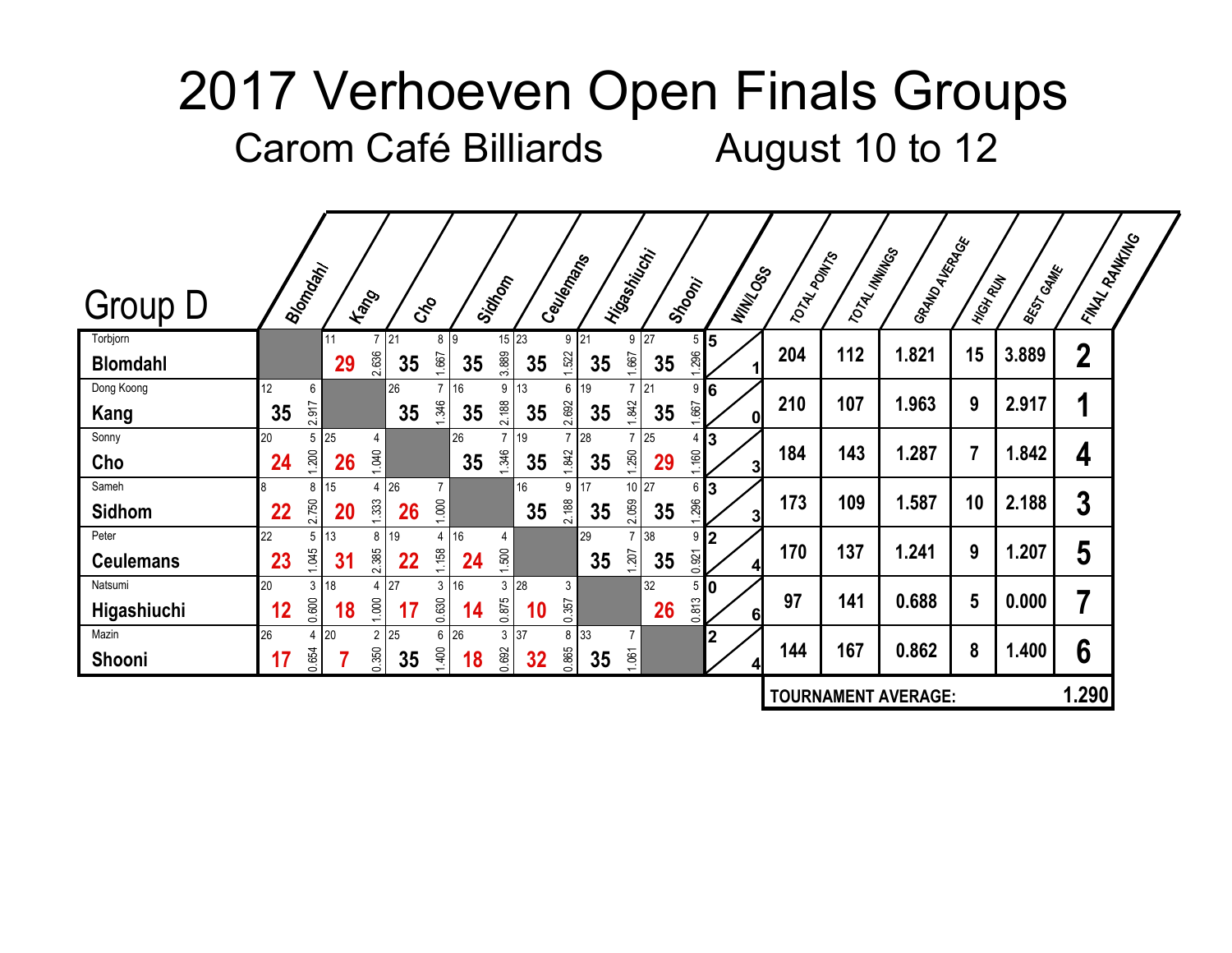| <b>Group E</b>  | Croi     |             | Heo                              |           | Nguyen           | Patrico |                   |    | Say <sub>giner</sub>       |    | Lteif      | $\zeta_{\rm ee}$ |             | <b>WINTOOSS</b>     | TOTAL POINTS | TOTAL MINITOS | I GRAND AVERAGE            | HIGH RUN        | BEST CAME | <b>LANAL RANKING</b>    |  |
|-----------------|----------|-------------|----------------------------------|-----------|------------------|---------|-------------------|----|----------------------------|----|------------|------------------|-------------|---------------------|--------------|---------------|----------------------------|-----------------|-----------|-------------------------|--|
| Sung-Won        |          | 13          | 6 19                             |           | $5\overline{20}$ |         | $5 \overline{29}$ |    | 6 19                       |    | 8 23       |                  | $6 \vert 4$ |                     | 193          | 123           | 1.569                      | 8               | 1.842     | $\boldsymbol{3}$        |  |
| Choi            |          | 32          | 2.462                            | 21        | 1,105            | 35      | 1.750             | 35 | 1.207                      | 35 | 1.842      | 35               | 1.522       | $\mathbf{2}$        |              |               |                            |                 |           |                         |  |
| Jung Han<br>Heo | 14<br>35 | 13<br>2.500 |                                  | 23<br>24  | 17<br>9<br>1.043 | 35      | 10 16<br>2.059    | 30 | 20<br>$7^{\circ}$<br>1.875 | 35 | 8<br>1.750 | 22<br>22         | 6<br>1.000  | 3<br>3 <sup>1</sup> | 181          | 112           | 1.616                      | 13              | 2.500     | 4                       |  |
| Duc Anh Chien   | 20       | 24<br>6     | $5\phantom{.0}$                  |           | 18               |         | 12 25             |    | 22                         |    | 6          | 23               | 6           | 16                  |              |               |                            |                 |           |                         |  |
| <b>Nguyen</b>   | 35       | 1.750<br>35 | 1,458                            |           |                  | 35      | 1.944             | 35 | 1,400                      | 35 | 1.591      | 35               | 1.522       | 0                   | 210          | 132           | 1.591                      | 12              | 1.944     | 1                       |  |
| Hugo            | 20       | 16<br>10    | $11$ 18                          |           | 16               |         | 16                |    | 3 <sup>22</sup>            |    | 6          | 23               | 9           | 12                  |              |               |                            |                 |           |                         |  |
| <b>Patino</b>   | 27       | 1.350<br>21 | 1.313                            | <b>26</b> | 1.444            |         |                   | 13 | 0.813                      | 35 | 1.591      | 35               | 522         | $\mathbf{4}$        | 157          | 115           | 1.365                      | 16              | 1.591     | 5                       |  |
| Semih           | 28       | 16<br>5     | 10 25                            |           | 16<br>5          |         | 10                |    |                            | 16 | 12 13      |                  | 7 4         |                     | 204          | 114           | 1.789                      | 12              | 2.692     | $\boldsymbol{2}$        |  |
| <b>Sayginer</b> | 31       | 1.107<br>35 | 2.188                            | 33        | 1.320            | 35      | 2.188             |    |                            | 35 | 2.188      | 35               | 2.692       | $\mathbf{2}$        |              |               |                            |                 |           |                         |  |
| George          | 18       | 19<br>5     | $3 \overline{21}$                |           | 22<br>3          |         | 16<br>5           |    |                            |    |            | 28               | 3           | l0                  | 104          | 124           | 0.839                      | $5\phantom{.0}$ | 0.000     | $\overline{\mathbf{7}}$ |  |
| Lteif           | 20       | 1.111<br>16 | 0.842                            | <b>20</b> | 0.952            | 25      | 1.136             | 5  | 0.313                      |    |            | 18               | 0.643       | 6 <sup>1</sup>      |              |               |                            |                 |           |                         |  |
| Tae Kyu         | 22       | 23<br>6     | $5 \overline{\smash{\big)}\ 22}$ |           | 22<br>5          |         | 12<br>4           |    | 5 28                       |    | 6          |                  |             | $\mathbf{2}$        | 157          | 129           | 1.217                      | 6               | 1.522     | 6                       |  |
| Lee             | 30       | 1.364<br>35 | 1.522                            | 16        | 0.727            | 19      | 0.864             | 22 | 1.833                      | 35 | 1.250      |                  |             | $\mathbf{4}$        |              |               |                            |                 |           |                         |  |
|                 |          |             |                                  |           |                  |         |                   |    |                            |    |            |                  |             |                     |              |               | <b>TOURNAMENT AVERAGE:</b> |                 |           | 1.420                   |  |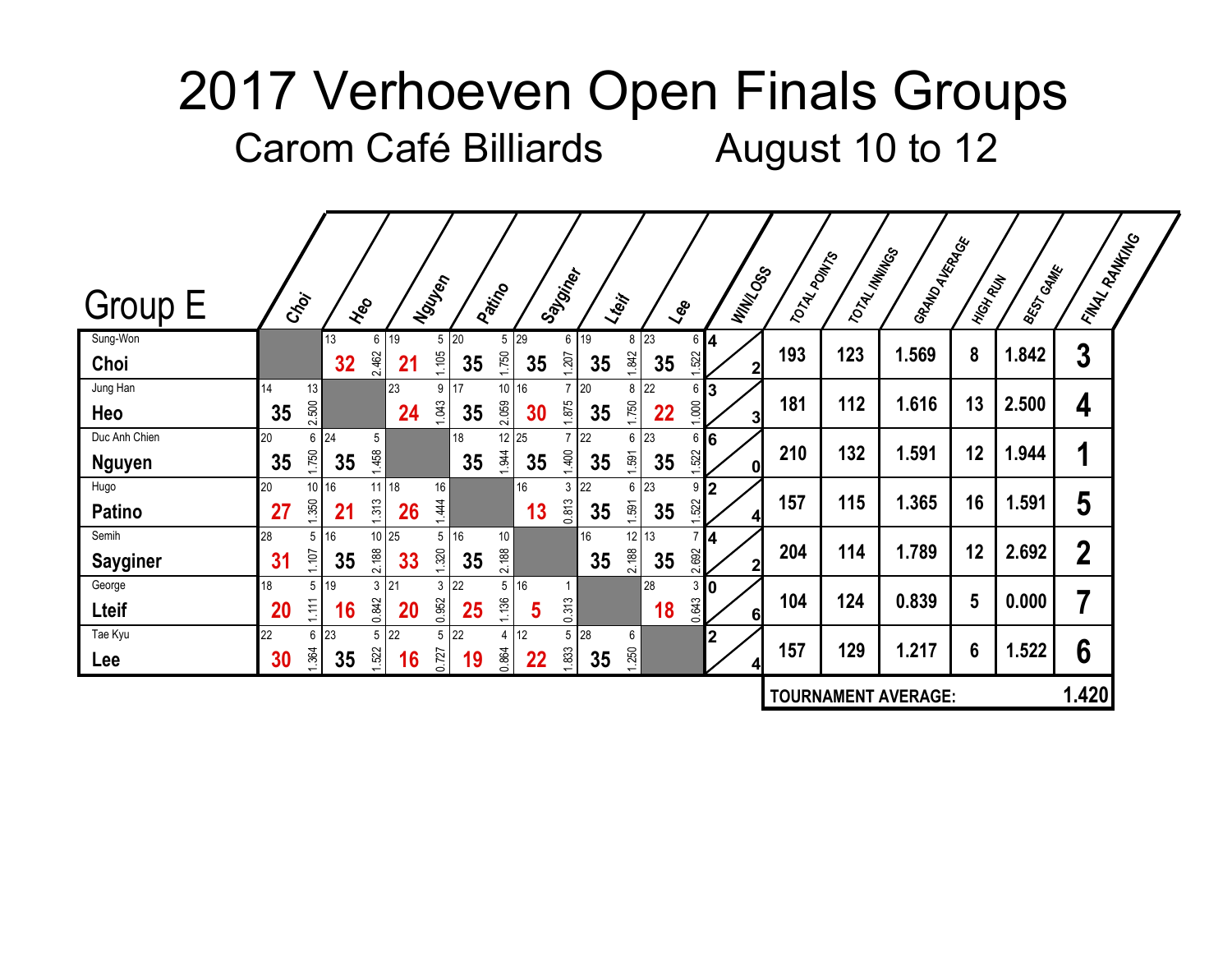| <b>Group F</b>               | $c_{\rm s}^2$ |                         |                 | Dugong                     |          | Lization                       | $\delta$ |               |          | Ma                         |          | <b>Pricet</b>              |          | Jonames                 | <b>WINTOOSS</b>                | TOTAL POINTS | TOTAL MINITOS | I GRAND<br>MANKRAGE        | HIGH RUN       | <b>BEST GAME</b> | <b>LANAL RANKING</b> |  |
|------------------------------|---------------|-------------------------|-----------------|----------------------------|----------|--------------------------------|----------|---------------|----------|----------------------------|----------|----------------------------|----------|-------------------------|--------------------------------|--------------|---------------|----------------------------|----------------|------------------|----------------------|--|
| Jae Ho<br>Cho                |               |                         | 26<br>35        | $5\overline{20}$<br>1.346  | 33       | 10 36<br>1.650                 | 35       | 6 20<br>0.972 | 35       | 5 17<br>1.750              | 35       | $6 \overline{21}$<br>2.059 | 35       | 1.667                   | $\overline{5}$                 | 208          | 140           | 1.486                      | 10             | 2.059            | 1                    |  |
| Anh Vu<br>Duong              | 26<br>34      | 7<br>1.308              |                 |                            | 32<br>35 | $\overline{7}$<br>1.094        | 30<br>24 | 4<br>0.800    | 17<br>35 | 9 35<br>2.059              | 35       | 8<br>1.000                 | 24<br>35 | $10$ $4$<br>.458        | $\mathbf{2}$                   | 198          | 164           | 1.207                      | 10             | 2.059            | $\boldsymbol{3}$     |  |
| Andres<br>Lizarazo           | 21<br>35      | $\overline{7}$<br>1.667 | 32<br>32        | 6<br>1.000                 |          |                                | 28<br>35 | 5<br>1.250    | 23<br>22 | 0.957                      | 35<br>31 | 4<br>0.886                 | 32<br>32 | $\overline{7}$<br>1.000 | I2<br>$\vert \mathbf{A} \vert$ | 187          | 171           | 1.094                      | $\overline{7}$ | 1.667            | 5                    |  |
| William<br>Oh                | 35<br>32      | 4<br>0.914              | 30<br>35        | 6 27<br>1.167              | 17       | 4<br>0.630                     |          |               | 17<br>9  | $3 \overline{27}$<br>0.529 | 35       | $\overline{7}$<br>1.296    | 26<br>35 | 613<br>1.346            | $\overline{\mathbf{3}}$        | 163          | 162           | 1.006                      | $\overline{7}$ | 1.346            | 4                    |  |
| Minh Cam<br>Ma               | 20<br>33      | 11 16<br>1.650          | 12              | $5 \overline{24}$<br>0.750 | 35       | $\overline{7}$<br> 17<br>1,458 | 35       | 8<br>2.059    |          |                            | 14<br>35 | 6<br>2.500                 | 23<br>35 | $5\vert 4$<br>1.522     | $\mathbf{2}$                   | 185          | 114           | 1.623                      | 11             | 2.500            | $\boldsymbol{2}$     |  |
| Pedro Reyes<br><b>Prieto</b> | 17<br>18      | 6<br>1.059              | 34<br>19        | 2 35<br>0.559              | 35       | 27<br>6<br>1.000               | 32       | 6<br>1.185    | 13<br>15 | 5<br>1.154                 |          |                            | 27<br>35 | 9<br>1.296              | l2<br>4                        | 154          | 153           | 1.007                      | 9              | 1.296            | 6                    |  |
| Dan<br>Johansen              | 20<br>14      | 4<br>0.700              | 23<br><u>22</u> | $3 \overline{32}$<br>0.957 | $35\,$   | 6<br>1.094                     | 26<br>17 | 4<br>0.654    | 22<br>16 | 5 <sup>5</sup><br>0.727    | 26<br>17 | 4<br>0.654                 |          |                         | 5 <sub>l</sub>                 | 121          | 149           | 0.812                      | 6              | 1.094            | 7                    |  |
|                              |               |                         |                 |                            |          |                                |          |               |          |                            |          |                            |          |                         |                                |              |               | <b>TOURNAMENT AVERAGE:</b> |                |                  | 1.155                |  |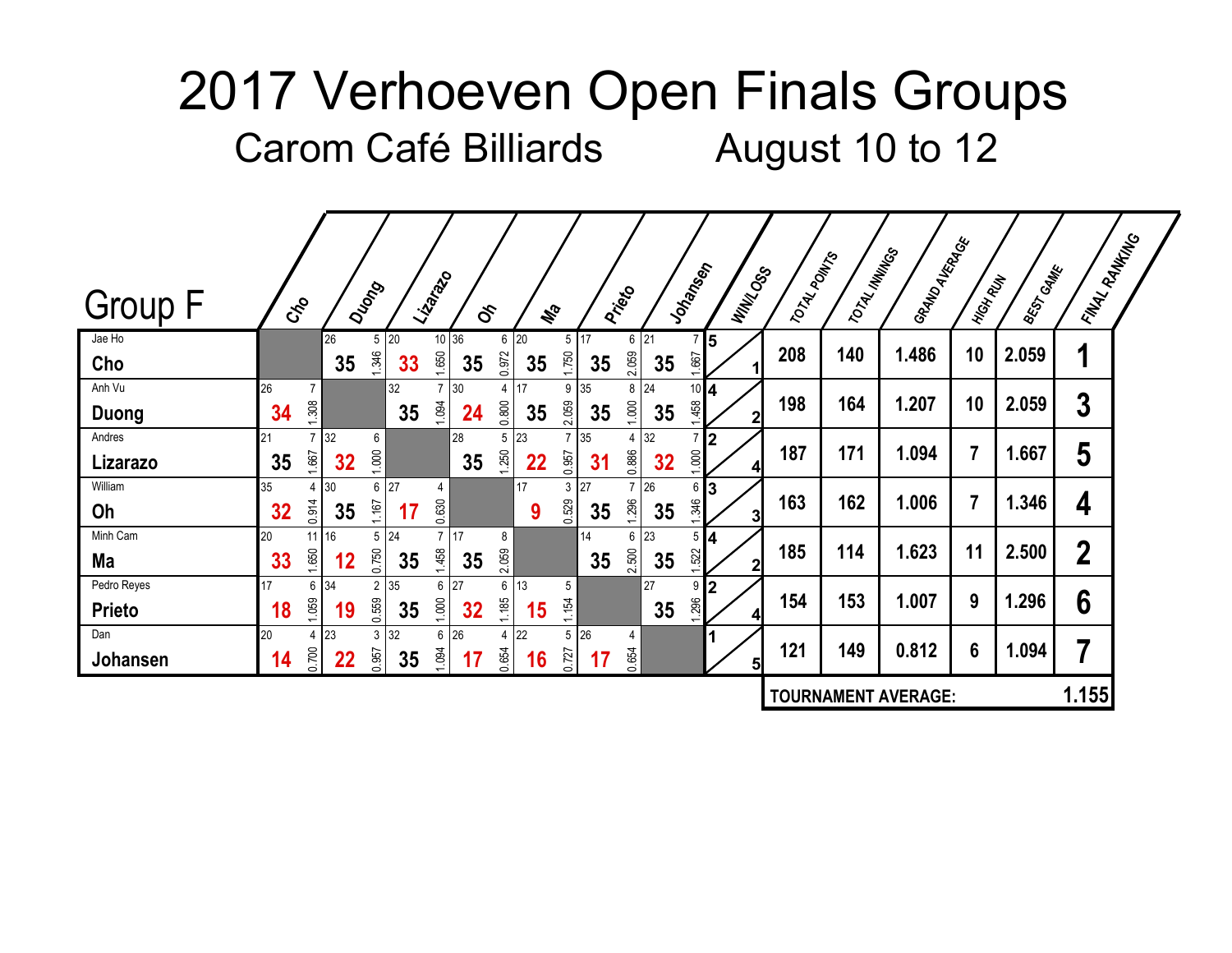|                              |                         |          |                            |                  |             |                               |          |                            |                         |                         |                         |                     |              |               | I GRAND<br>MANGANGE        |                |           | <b>LAVAL RANKING</b> |  |
|------------------------------|-------------------------|----------|----------------------------|------------------|-------------|-------------------------------|----------|----------------------------|-------------------------|-------------------------|-------------------------|---------------------|--------------|---------------|----------------------------|----------------|-----------|----------------------|--|
| <b>Group G</b>               | Trans                   |          | Nouver                     | $\zeta_{\rm ee}$ | Jefa        |                               |          | Van Mand                   | Leppens                 | Jung                    |                         | <b>WINTOOSS</b>     | TOTAL POINTS | TOTAL MINITOS |                            | HIGH RUN       | BEST CAME |                      |  |
| Quyet Chien<br><b>Tran</b>   |                         | 20<br>35 | $5 \overline{26}$<br>1.750 | 1.346<br>35      | 12 27<br>35 | $11$ 20<br>1.296              | 35       | 7 19<br>1.750              | 1.789<br>34             | $8 \overline{21}$<br>35 | 8<br>1.667              | 15                  | 209          | 133           | 1.571                      | 12             | 1.750     | $\boldsymbol{2}$     |  |
| Nguyen Quoc<br><b>Nguyen</b> | 20<br>10<br>1.300<br>26 |          | 21                         | 6<br>1.667<br>35 | 27<br>35    | 8 11<br>1.296                 | 35       | 13 11<br>3.182             | 5<br>1.636<br>18        | 22<br>35                | 8 <sup>1</sup><br>1.591 | 4<br>$\mathbf{2}$   | 184          | 112           | 1.643                      | 13             | 3.182     | $\boldsymbol{3}$     |  |
| Young Gull<br>Lee            | 26<br>4<br>0.538<br>14  | 21<br>18 | $\overline{7}$<br>0.857    |                  | 21<br>10    | 29<br>$\overline{2}$<br>0.476 | 35       | $5 \overline{25}$<br>1.207 | 6<br>0.680<br>17        | 24<br>13                | 4<br>0.542              | 5 <sup>1</sup>      | 107          | 146           | 0.733                      | 7              | 1.207     | $6\phantom{1}6$      |  |
| Javier<br>Vera               | 27<br>6<br>1.222<br>33  | 27<br>29 | $7 \overline{22}$<br>1.074 | 1.591<br>35      |             |                               | 33<br>35 | 12<br>4<br>1.061           | 5<br>1.583<br>19        | 27<br><b>20</b>         | 0.741                   | 12<br>4             | 171          | 148           | 1.155                      | $\overline{7}$ | 1.591     | 5                    |  |
| Bert<br>van Manen            | 20<br>4<br>1.100<br>22  | 10<br>16 | 6 29<br>1.600              | 3<br>0.724<br>21 | 32<br>33    | 5<br>1.031                    |          | 14                         | $\overline{2}$<br>0.500 | 20<br>22                | 410<br>1.100            | 6 <sup>1</sup>      | 121          | 125           | 0.968                      | 6              | 0.000     | 7                    |  |
| Eddy<br><b>Leppens</b>       | 19<br>1.842<br>35       | 12<br>35 | $10$ 25<br>2.917           | 6<br>1,400<br>35 | 12<br>35    | 2.917                         | 15<br>35 | $\overline{7}$<br>2.333    |                         | 12<br>35                | 2.917                   | 6<br>0              | 210          | 95            | 2.211                      | 10             | 2.917     | 1                    |  |
| Seung II<br>Jung             | 20<br>1.600<br>32       | 22<br>25 | 6 25<br>1,136              | 1,400<br>35      | 27<br>35    | 1.296                         | 20<br>35 | 11<br>8<br>1.750           | 3<br>0.545<br>6         |                         |                         | 3<br>3 <sup>l</sup> | 168          | 125           | 1.344                      | 8              | 1.750     | 4                    |  |
|                              |                         |          |                            |                  |             |                               |          |                            |                         |                         |                         |                     |              |               | <b>TOURNAMENT AVERAGE:</b> |                |           | 1.324                |  |